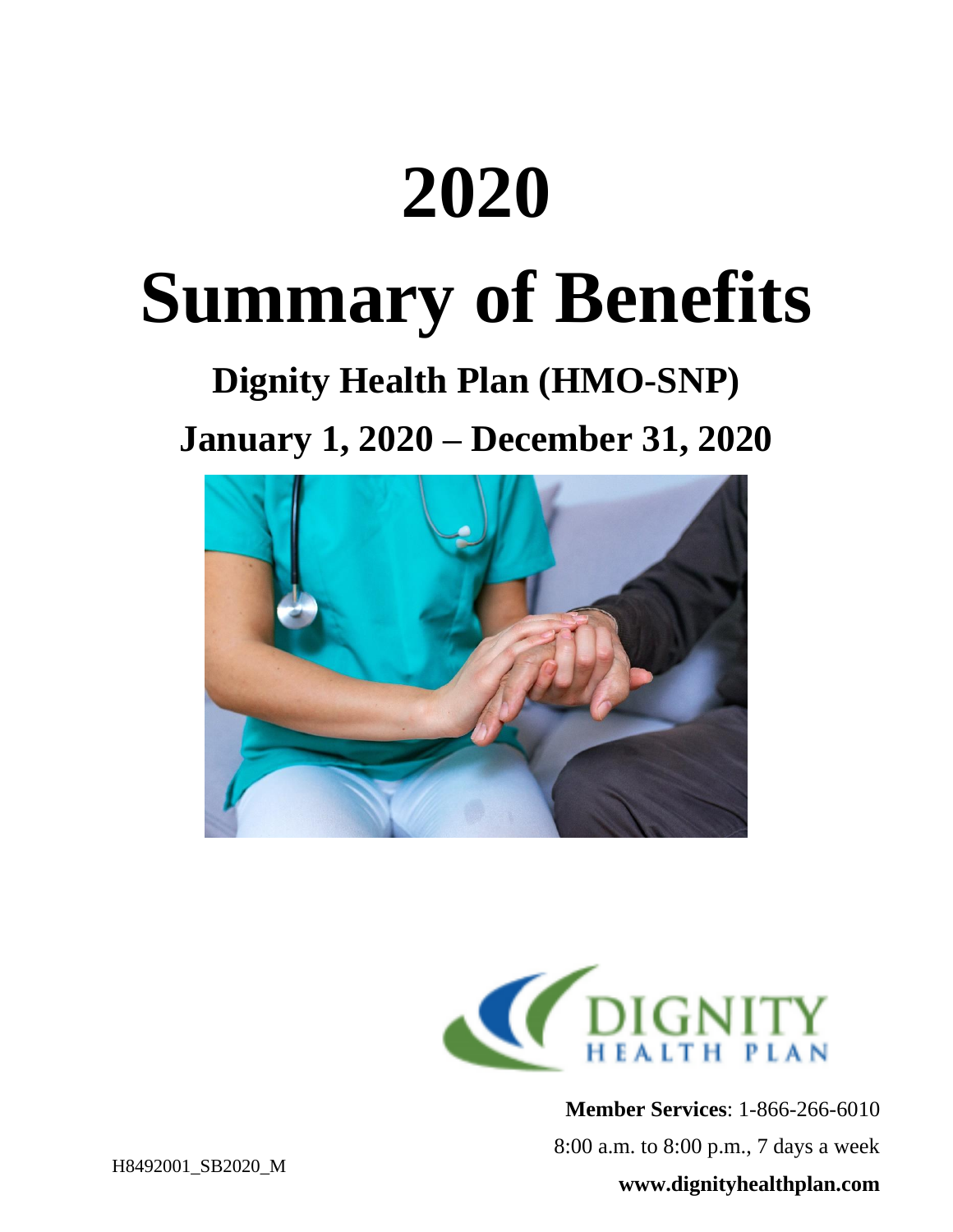### **Dignity Health Plan (HMO-SNP)**

H8492, Plan 001

January 1, 2020 – December 31, 2020

**Dignity Health Plan (HMO-SNP)** is a Medicare Advantage HMO plan with a Medicare contract. Enrollment in the Plan depends on contract renewal.

The benefit information provided does not list every service that we cover or list every limitation or exclusion. To get a complete list of services we cover, please request the "Evidence of Coverage" by calling member services at 1-866-266-6010. Hours are seven (7) days a week from 8:00 am to 8:00 pm. TTY users call 711 or visit our website at [www.dignityhealthplan.com.](http://www.dignityhealthplan.com/)

To join **Dignity Health Plan (HMO-SNP)**, you must be entitled to Medicare Part A, be enrolled in Medicare Part B, and live in our service area. Our service area includes the following counties in Louisiana: Acadia, Ascension, Assumption, Avoyelles, Beauregard, Bienville, Bossier, Caddo, Catahoula, Claiborne, Concordia, De Soto, East Baton Rouge, East Feliciana, Grant, Iberville, Jefferson, Jefferson Davis, LaSalle, Lafayette, Lafourche, Livingston, Morehouse, Natchitoches, Orleans, Plaquemines, Pointe Coupee, Rapides, Red River, Richland, Sabine, St. Bernard, St. Charles, St. Helena, St. James, St. John the Baptist, St. Landry, St. Martin, St. Tammany, Tangipahoa, Terrebonne, Union, Vermillion, Vernon, Washington, Webster, West Baton Rouge, West Feliciana, and Winn.

Except in emergency situations, if you use the providers that are not in our network, we may not pay for these services.

For coverage and costs of Original Medicare, look in your current "Medicare & You" handbook. View it online at [www.medicare.gov](http://www.medicare.gov/) or get a copy by calling 1-800-MEDICARE (1-800-633- 4227). TTY users should call 1-877-486-2048.

This document is available in other formats such as Braille, large print or audio.

For more information, please call us at 1-866-266-6010 (TTY users should call 711), or visit us at [www.dignityhealthplan.com](http://www.dignityhealthplan.com/)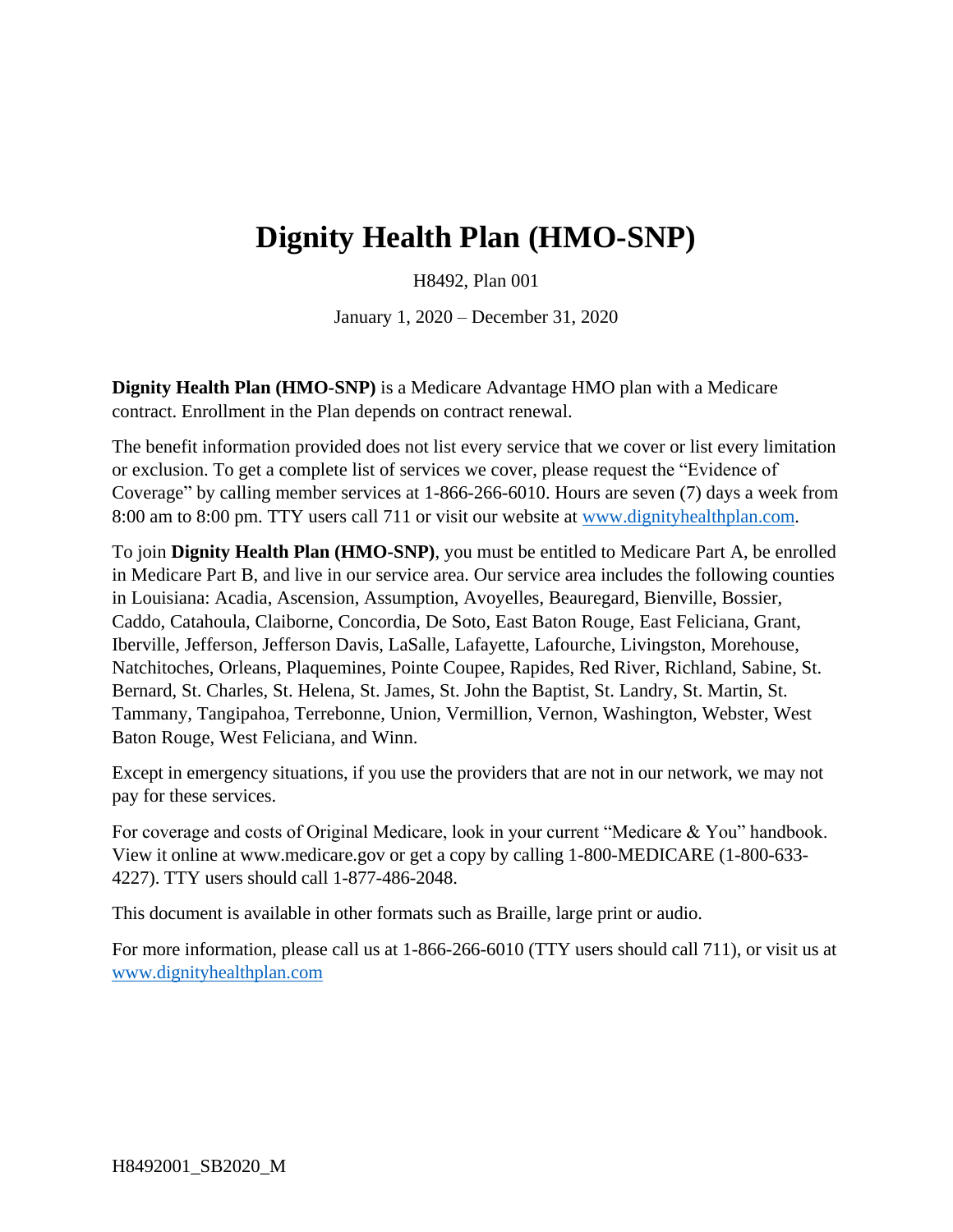| <b>Premiums and Benefits</b>             | <b>Dignity Health Plan (HMO-SNP)</b>                                                                                                 |  |  |  |  |
|------------------------------------------|--------------------------------------------------------------------------------------------------------------------------------------|--|--|--|--|
| <b>Monthly Plan Premium</b>              | You pay \$32.20                                                                                                                      |  |  |  |  |
|                                          | You must continue to pay your Medicare Part B premium.                                                                               |  |  |  |  |
| Deductible                               | \$183.00                                                                                                                             |  |  |  |  |
|                                          |                                                                                                                                      |  |  |  |  |
|                                          | These are 2020 cost sharing amounts.                                                                                                 |  |  |  |  |
| Maximum Out-of-                          | You pay no more than \$6,700 annually                                                                                                |  |  |  |  |
| <b>Pocket Responsibility</b>             |                                                                                                                                      |  |  |  |  |
| (does not include<br>prescription drugs) | Includes copays and other costs for medical services for the year.                                                                   |  |  |  |  |
| <b>Inpatient Hospital</b>                | You pay a \$1340                                                                                                                     |  |  |  |  |
|                                          | deductible for days 1-60                                                                                                             |  |  |  |  |
|                                          |                                                                                                                                      |  |  |  |  |
|                                          | You pay a \$335 copay per day for days 61-90                                                                                         |  |  |  |  |
|                                          | You pay a \$682 per lifetime reserve day                                                                                             |  |  |  |  |
|                                          |                                                                                                                                      |  |  |  |  |
|                                          | These are 2020 cost sharing amounts.                                                                                                 |  |  |  |  |
|                                          |                                                                                                                                      |  |  |  |  |
|                                          | Cost shares are applied starting on the first day of admission and do                                                                |  |  |  |  |
|                                          | not include the date of discharge.                                                                                                   |  |  |  |  |
|                                          | If you get authorized inpatient care at an out-of-network hospital                                                                   |  |  |  |  |
|                                          | after your emergency condition is stabilized, your cost is the cost-                                                                 |  |  |  |  |
|                                          | sharing you would pay at a network hospital.                                                                                         |  |  |  |  |
|                                          |                                                                                                                                      |  |  |  |  |
|                                          | Prior authorization required.                                                                                                        |  |  |  |  |
| <b>Outpatient Hospital</b>               | A 20% of the cost for Medicare covered services                                                                                      |  |  |  |  |
|                                          |                                                                                                                                      |  |  |  |  |
|                                          | Prior authorization required                                                                                                         |  |  |  |  |
| Doctor Visits                            |                                                                                                                                      |  |  |  |  |
| Primary<br>Specialists                   | You pay 20% per visit<br>You pay 20% per visit                                                                                       |  |  |  |  |
| <b>Preventative Care</b>                 | You pay nothing                                                                                                                      |  |  |  |  |
|                                          |                                                                                                                                      |  |  |  |  |
| (e.g., flu vaccine,                      | Other preventative services are available. There are some covered                                                                    |  |  |  |  |
| diabetic screenings)                     | services that have a cost.                                                                                                           |  |  |  |  |
| <b>Emergency Care</b>                    | 20% of the cost of Medicare covered services (Up to \$90 per visit)                                                                  |  |  |  |  |
|                                          |                                                                                                                                      |  |  |  |  |
|                                          | If you receive emergency care at an out-of-network hospital and<br>need inpatient care after your emergency condition is stabilized, |  |  |  |  |
|                                          | you must return to a network hospital in order for your care to                                                                      |  |  |  |  |
|                                          | continue to be covered.                                                                                                              |  |  |  |  |
|                                          |                                                                                                                                      |  |  |  |  |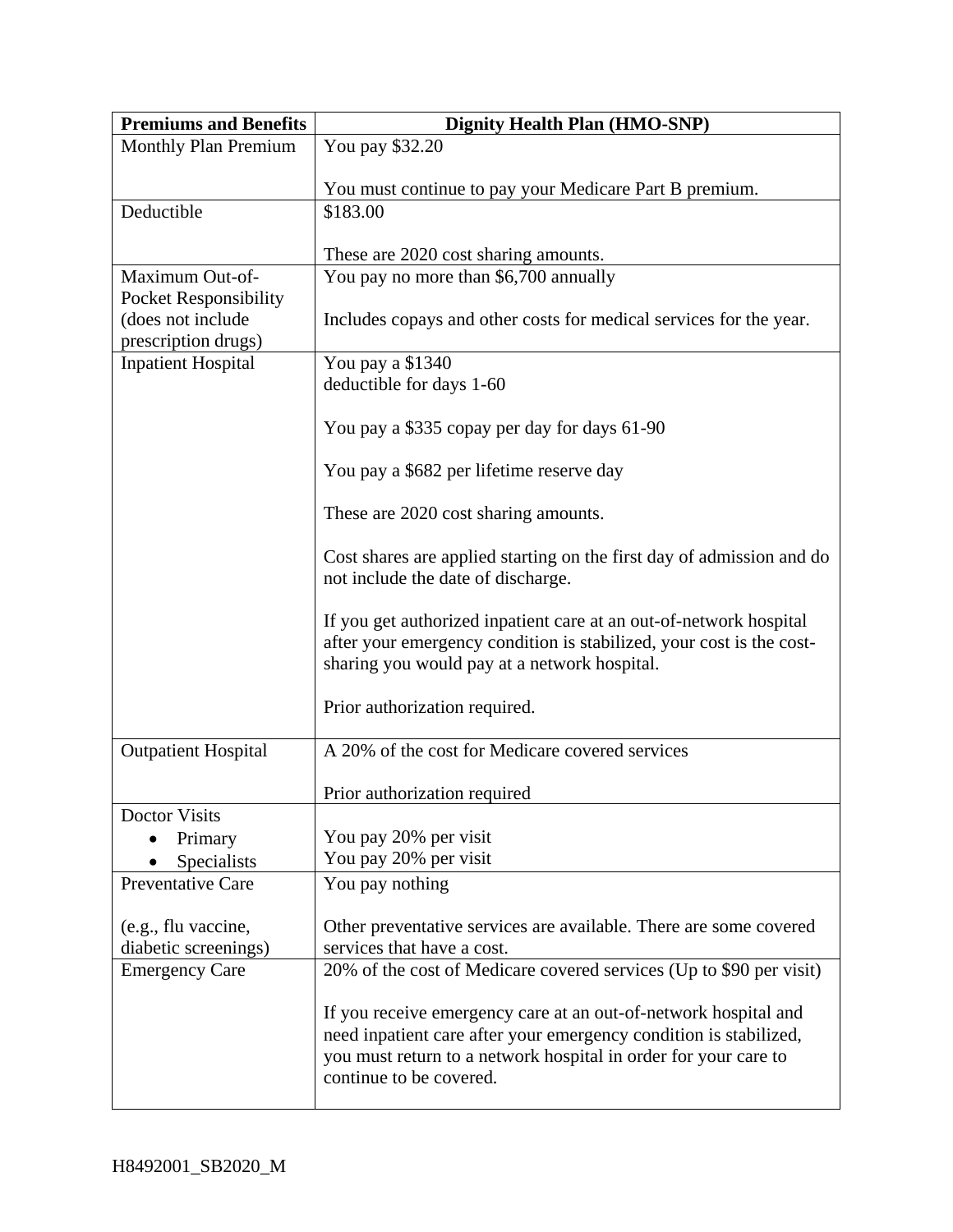| <b>Premiums and Benefits</b>  | <b>Dignity Health Plan (HMO-SNP)</b>                                                                                                                                                                                                                                                                                                                                                                                                                                                                 |  |  |  |  |
|-------------------------------|------------------------------------------------------------------------------------------------------------------------------------------------------------------------------------------------------------------------------------------------------------------------------------------------------------------------------------------------------------------------------------------------------------------------------------------------------------------------------------------------------|--|--|--|--|
| <b>Urgently Needed</b>        | 20% of the cost for Medicare covered services (up to \$65) and up                                                                                                                                                                                                                                                                                                                                                                                                                                    |  |  |  |  |
| Services                      | to 3 days                                                                                                                                                                                                                                                                                                                                                                                                                                                                                            |  |  |  |  |
| <b>Ambulatory Surgery</b>     | 20% of the cost for Medicare covered services                                                                                                                                                                                                                                                                                                                                                                                                                                                        |  |  |  |  |
| Center                        |                                                                                                                                                                                                                                                                                                                                                                                                                                                                                                      |  |  |  |  |
|                               | Prior authorization required if over \$500                                                                                                                                                                                                                                                                                                                                                                                                                                                           |  |  |  |  |
| Diagnostic                    | 20% of the cost for Medicare covered services                                                                                                                                                                                                                                                                                                                                                                                                                                                        |  |  |  |  |
| Services/Labs/Imaging         |                                                                                                                                                                                                                                                                                                                                                                                                                                                                                                      |  |  |  |  |
| Diagnostic tests<br>$\bullet$ | A separate facility charge could apply for the facility in which the                                                                                                                                                                                                                                                                                                                                                                                                                                 |  |  |  |  |
| and procedures                | services are received.                                                                                                                                                                                                                                                                                                                                                                                                                                                                               |  |  |  |  |
| Lab services<br>$\bullet$     |                                                                                                                                                                                                                                                                                                                                                                                                                                                                                                      |  |  |  |  |
| MRI, CAT Scan                 | You pay \$0 copay for lab services                                                                                                                                                                                                                                                                                                                                                                                                                                                                   |  |  |  |  |
| X-Rays                        |                                                                                                                                                                                                                                                                                                                                                                                                                                                                                                      |  |  |  |  |
|                               | Prior Authorization is required for some services                                                                                                                                                                                                                                                                                                                                                                                                                                                    |  |  |  |  |
|                               |                                                                                                                                                                                                                                                                                                                                                                                                                                                                                                      |  |  |  |  |
|                               | In addition, DME, Part B drugs, physicians' services and doctor's                                                                                                                                                                                                                                                                                                                                                                                                                                    |  |  |  |  |
|                               | office visit cost share may also apply                                                                                                                                                                                                                                                                                                                                                                                                                                                               |  |  |  |  |
|                               |                                                                                                                                                                                                                                                                                                                                                                                                                                                                                                      |  |  |  |  |
|                               | Authorization required for high tech radiological services such as<br>CT, CAA, MRI, MRA, and PET scans                                                                                                                                                                                                                                                                                                                                                                                               |  |  |  |  |
|                               |                                                                                                                                                                                                                                                                                                                                                                                                                                                                                                      |  |  |  |  |
|                               | No authorization is required for X-Ray services                                                                                                                                                                                                                                                                                                                                                                                                                                                      |  |  |  |  |
| <b>Hearing Services</b>       |                                                                                                                                                                                                                                                                                                                                                                                                                                                                                                      |  |  |  |  |
| Routine hearing               | Number for Routine Hearing Exams: 1 every year. You pay a \$0                                                                                                                                                                                                                                                                                                                                                                                                                                        |  |  |  |  |
| exam                          | copay.                                                                                                                                                                                                                                                                                                                                                                                                                                                                                               |  |  |  |  |
| Hearing aid<br>$\bullet$      | Number for Fitting/Evaluation for Hearing Aid: 2 every year. You                                                                                                                                                                                                                                                                                                                                                                                                                                     |  |  |  |  |
|                               | pay a \$0 copay.                                                                                                                                                                                                                                                                                                                                                                                                                                                                                     |  |  |  |  |
|                               |                                                                                                                                                                                                                                                                                                                                                                                                                                                                                                      |  |  |  |  |
|                               | Maximum Plan Benefit Coverage amount: \$1,000 every year<br>20% of the cost of Medicare covered services                                                                                                                                                                                                                                                                                                                                                                                             |  |  |  |  |
|                               |                                                                                                                                                                                                                                                                                                                                                                                                                                                                                                      |  |  |  |  |
|                               |                                                                                                                                                                                                                                                                                                                                                                                                                                                                                                      |  |  |  |  |
|                               |                                                                                                                                                                                                                                                                                                                                                                                                                                                                                                      |  |  |  |  |
|                               |                                                                                                                                                                                                                                                                                                                                                                                                                                                                                                      |  |  |  |  |
|                               |                                                                                                                                                                                                                                                                                                                                                                                                                                                                                                      |  |  |  |  |
|                               |                                                                                                                                                                                                                                                                                                                                                                                                                                                                                                      |  |  |  |  |
|                               |                                                                                                                                                                                                                                                                                                                                                                                                                                                                                                      |  |  |  |  |
|                               |                                                                                                                                                                                                                                                                                                                                                                                                                                                                                                      |  |  |  |  |
|                               |                                                                                                                                                                                                                                                                                                                                                                                                                                                                                                      |  |  |  |  |
|                               |                                                                                                                                                                                                                                                                                                                                                                                                                                                                                                      |  |  |  |  |
|                               |                                                                                                                                                                                                                                                                                                                                                                                                                                                                                                      |  |  |  |  |
|                               |                                                                                                                                                                                                                                                                                                                                                                                                                                                                                                      |  |  |  |  |
|                               |                                                                                                                                                                                                                                                                                                                                                                                                                                                                                                      |  |  |  |  |
|                               |                                                                                                                                                                                                                                                                                                                                                                                                                                                                                                      |  |  |  |  |
|                               |                                                                                                                                                                                                                                                                                                                                                                                                                                                                                                      |  |  |  |  |
|                               |                                                                                                                                                                                                                                                                                                                                                                                                                                                                                                      |  |  |  |  |
| <b>Dental Services</b>        | Preventive Dental Care<br>Up to 3 oral exams annually<br>Up to 2 cleaning (prophylaxis) annually<br>Annual dental x-rays<br><b>Comprehensive Dental Care</b><br>You receive comprehensive dental care including<br>diagnostics, restorative, endodontics, periodontics,<br>extractions, prosthodontics, oral/maxillofacial surgery and<br>other services.<br>Maximum Annual Plan Benefit Coverage for preventive and<br>comprehensive dental: \$500<br>20% of the cost for Medicare covered services |  |  |  |  |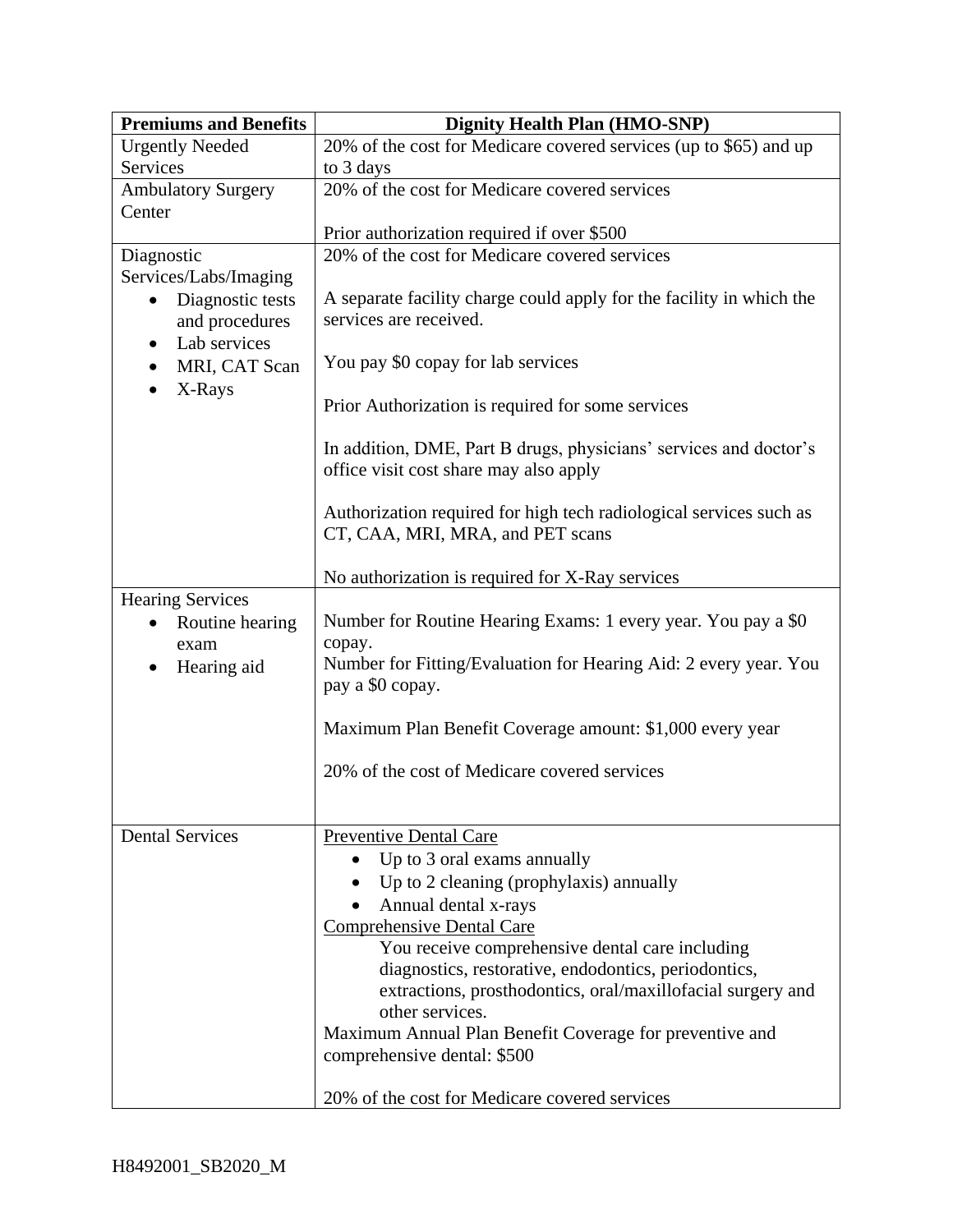| <b>Premiums and Benefits</b>    | <b>Dignity Health Plan (HMO-SNP)</b>                                                                  |  |  |  |
|---------------------------------|-------------------------------------------------------------------------------------------------------|--|--|--|
| <b>Vision Services</b>          | Routine eye exam: You pay a \$0 copay for an annual routine eye                                       |  |  |  |
|                                 | exam.                                                                                                 |  |  |  |
|                                 |                                                                                                       |  |  |  |
|                                 | You may get glasses and frames.                                                                       |  |  |  |
|                                 | Maximum Plan Benefit Coverage amount for routine eye exam and<br>glasses and lenses: \$300 every year |  |  |  |
|                                 |                                                                                                       |  |  |  |
|                                 | 20% of the cost for Medicare covered services                                                         |  |  |  |
|                                 |                                                                                                       |  |  |  |
|                                 |                                                                                                       |  |  |  |
| <b>Mental Health Services</b>   |                                                                                                       |  |  |  |
| Outpatient group<br>therapy/    | 20% of the cost for Medicare covered services                                                         |  |  |  |
| individual                      |                                                                                                       |  |  |  |
| therapy visit                   |                                                                                                       |  |  |  |
| <b>Skilled Nursing Facility</b> | You pay nothing for the first 20 days of each benefit period.                                         |  |  |  |
|                                 | You pay \$167.50 per day for days 21-100                                                              |  |  |  |
|                                 | You pay all costs for each day after day 100                                                          |  |  |  |
|                                 | These are 2020 cost sharing amounts.                                                                  |  |  |  |
|                                 | 3-day inpatient hospital stay prior to SNF admission is not required                                  |  |  |  |
| Physical Therapy                | 20% of the cost for Medicare covered services                                                         |  |  |  |
|                                 | Prior authorization required                                                                          |  |  |  |
| Ambulance                       | 20% of the cost for Medicare covered services                                                         |  |  |  |
| Transportation                  | Not covered                                                                                           |  |  |  |
| <b>Medicare Part B Rx</b>       | 20% of the cost of Medicare covered services                                                          |  |  |  |
| Drugs and Home                  |                                                                                                       |  |  |  |
| <b>Infusion Drugs</b>           | Authorization are required if over \$500.                                                             |  |  |  |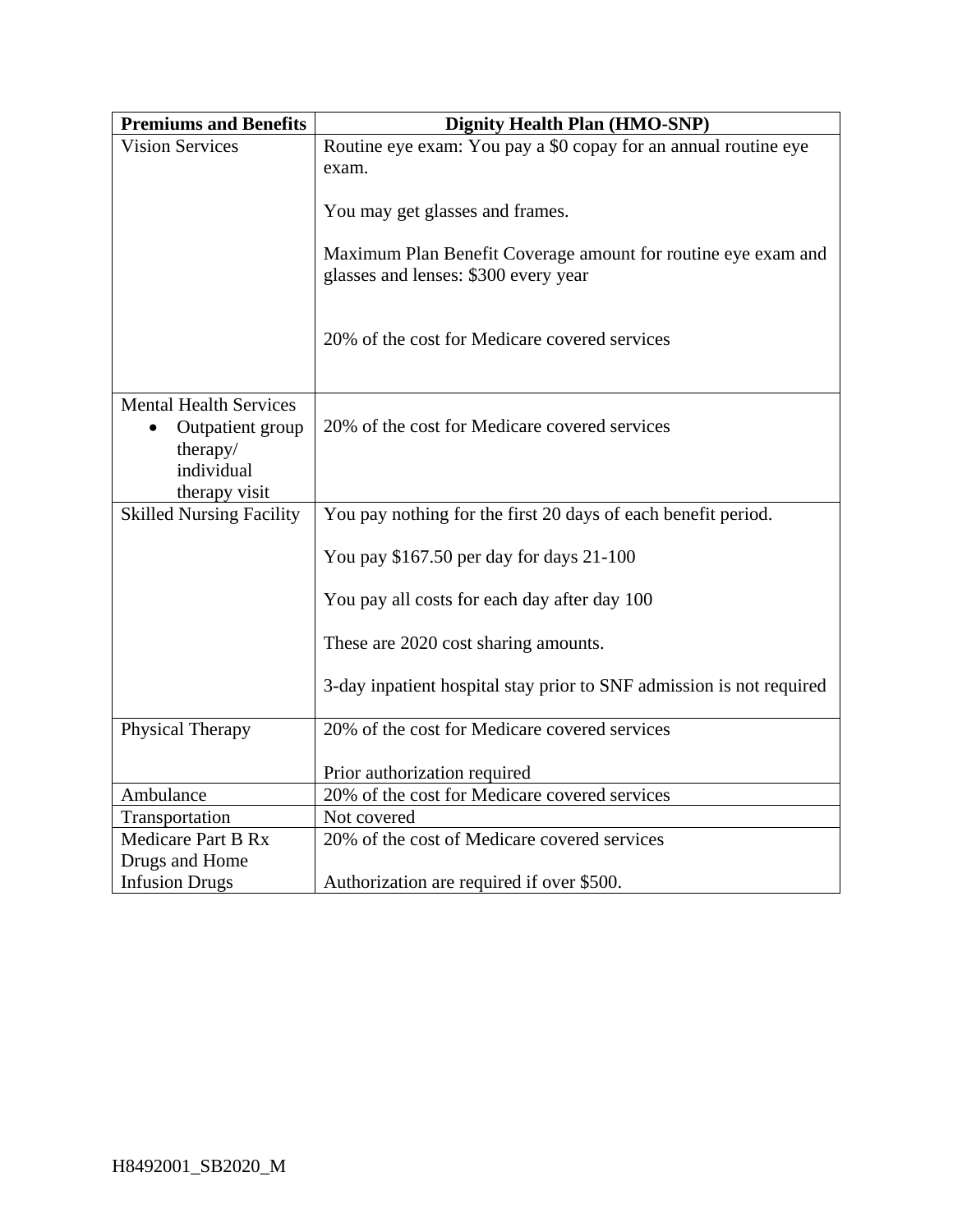| <b>Outpatient Prescription Drugs</b>                                                                                                                                                                                                                                                                                        |                                                                                                                                                                                                                                                                                                                                                                                                                                                                          |                                                                                                                                                                                                                                                                                                                                                                                                        |                                                                                                                                                               |  |  |  |
|-----------------------------------------------------------------------------------------------------------------------------------------------------------------------------------------------------------------------------------------------------------------------------------------------------------------------------|--------------------------------------------------------------------------------------------------------------------------------------------------------------------------------------------------------------------------------------------------------------------------------------------------------------------------------------------------------------------------------------------------------------------------------------------------------------------------|--------------------------------------------------------------------------------------------------------------------------------------------------------------------------------------------------------------------------------------------------------------------------------------------------------------------------------------------------------------------------------------------------------|---------------------------------------------------------------------------------------------------------------------------------------------------------------|--|--|--|
| <b>Stage 1</b><br>Yearly Deductible<br><i>Stage</i>                                                                                                                                                                                                                                                                         | <b>Stage 2</b><br><b>Initial Coverage</b><br><b>Stage</b>                                                                                                                                                                                                                                                                                                                                                                                                                | <b>Stage 3</b><br>Coverage Gap<br><b>Stage</b>                                                                                                                                                                                                                                                                                                                                                         | <b>Stage 4</b><br>Catastrophic<br>Coverage Stage                                                                                                              |  |  |  |
| You begin in this<br>payment stage when you<br>fill your first<br>prescription of the year.<br>During this stage, you<br>pay the full cost of your<br>brand name drugs.<br>You stay in this stage<br>until you have paid \$435<br>for your brand name<br>drugs $(\$435$ is the<br>amount of your brand<br>name deductible). | During this stage, the<br>plan pays its share of the<br>cost of your generic<br>drugs and you pay your<br>25% share of the cost.<br>After you (or others on<br>your behalf) have met<br>your brand name<br>deductible, the plan pays<br>its share of the costs of<br>your brand name drugs<br>and you pay your share.<br>You stay in this stage<br>until your year-to-date<br>"total drug costs" (your<br>payments plus any Part<br>D plan's payments) total<br>\$4,020. | During this stage, you<br>pay 25% of the price<br>for brand name drugs<br>(plus a portion of the<br>dispensing fee) and<br>25% of the price for<br>generic drugs.<br>You stay in this stage<br>until your year-to-<br>date "out-of-pocket<br>costs" (your<br>payments) reach a<br>total of \$6,350. This<br>amount and rules for<br>counting costs toward<br>this amount have<br>been set by Medicare. | During this<br>stage, the plan<br>will pay most<br>of the cost of<br>your drugs for<br>the rest of the<br>calendar year<br>(through<br>December 31,<br>2020). |  |  |  |

Note: Costs may differ based on pharmacy type or status (e.g., preferred /non-preferred, mail order, long-term care (LTC) or home infusion, and 30 or 90 day supply).

Plans may offer supplemental benefits in addition to Part C benefits and Part D benefits.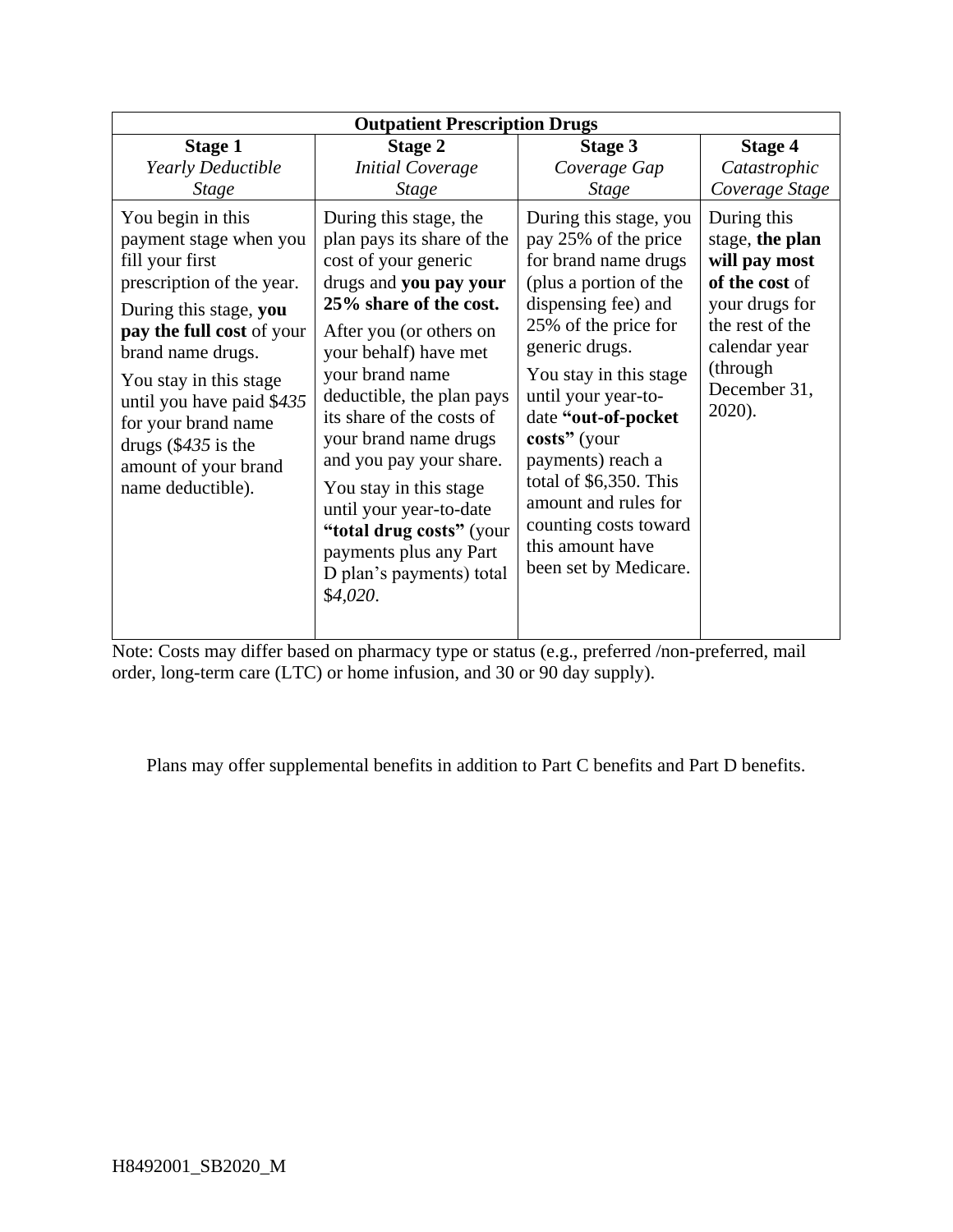#### **English**

Dignity Health Plan (HMO I-SNP) complies with applicable Federal civil rights laws and does not discriminate on the basis of race, color, national origin, age, disability, gender or sex. Dignity Health Plan (HMO I-SNP) complies with Federal civil rights laws and does not discriminate on the basis of race, color, national origin, age, disability, gender or sex. Call 1-866-266-6010 (TTY: 711).

#### **Español (Spanish)**

Si us ted, o alguien a quien usted está ayudando, tiene preguntas acerca de Dignity Health Plan (HMO I-SNP), tiene derecho a obtener ayuda e información en su idioma sin costo alguno. Para hablar con un intérprete, llame al 1-866-266-6010 (TTY: 711).

#### **Français (French)**

Si vous, ou quelqu'un que vous êtes en train d'aider, a des questions à propos de Dignity Health Plan (HMO I-SNP), vous avez le droit d'obtenir de l'aide et l'information dans votre langue à aucun coût. Pour parler à un interprète, appelez 1-866-266-6010 (TTY: 711).

#### **Vietnamese**

Nếu quý vị, hay người mà quý vị đang giúp đỡ, có câu hỏi về Dignity Health Plan (HMO I-SNP), quý vị sẽ có quyền được giúp và có thêm thông tin bằng ngôn ngữ của mình hoàn toàn miễn phí. Để nói chuyện với một thông dịch viên, xin gọi 1-866-266-6010 (TTY: 711).

#### **Chinese**

如果您,或您正在幫助的人,有關於 Dignity Health Plan (HMO I-SNP) 方面的問題,您有 權利免費以您的母語得到幫助和訊息。想要跟一位翻譯員通話,請致電 1-866-266-6010  $(TTY: 711)$ 

#### **Arabic**

فلديك الحق ، (SNP-I HMO (Plan Health Dignity إن كان لديك أو لدى شخص تساعده أسئلة بخصوص في الحصول على المساعدة والمعلومات الضرورية بلغتك من دون اية تكلفة .للتحدث مع مترجم اتصل ب -266-866-1 6010 (TTY: 711).

#### **German**

Falls Sie oder jemand, dem Sie helfen, Fragen zum Dignity Health Plan (HMO I-SNP) haben, haben Sie das Recht, kostenlose Hilfe und Informationen in Ihrer Sprache zu erhalten. Um mit einem Dolmetscher zu sprechen, rufen Sie bitte die Nummer 1-866-266-6010 (TTY: 711) an.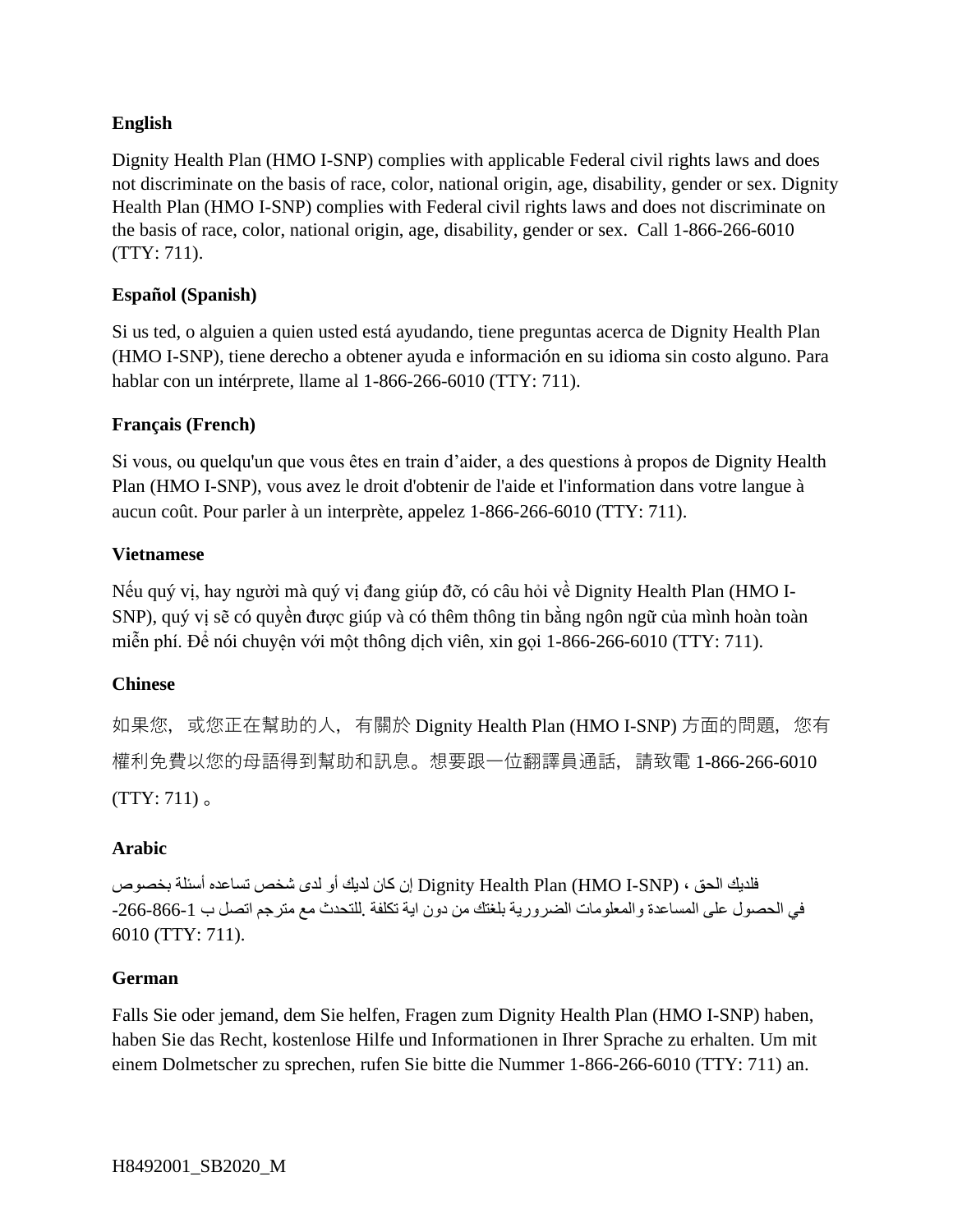#### **French Creole**

Si oumenm oswa yon moun w ap ede gen kesyon konsènan Dignity Health Plan (HMO I-SNP), se dwa w pou resevwa asistans ak enfòmasyon nan lang ou pale a, san ou pa gen pou peye pou sa. Pou pale avèk yon entèprèt, rele nan 1-866-266-6010 (TTY: 711).

#### **Tagalog**

Kung ikaw, o ang iyong tinutulangan, ay may mga katanungan tungkol sa Dignity Health Plan (HMO I-SNP), may karapatan ka na makakuha ng tulong at impormasyon sa iyong wika ng walang gastos. Upang makausap ang isang tagasalin, tumawag sa 1-866-266-6010 (TTY: 711).

#### **Italian**

Se tu o qualcuno che stai aiutando avete domande su Dignity Health Plan (HMO I-SNP), hai il diritto di ottenere aiuto e informazioni nella tua lingua gratuitamente. Per parlare con un interprete, puoi chiamare 1-866-266-6010 (TTY: 711).

#### **Portuguese**

Se você, ou alguém a quem você está ajudando, tem perguntas sobre o Dignity Health Plan (HMO I-SNP), você tem o direito de obter ajuda e informação em seu idioma e sem custos. Para falar com um intérprete, ligue para 1-866-266-6010 (TTY: 711).

#### **Korean**

만약 귀하 또는 귀하가 돕고 있는 어떤 사람이 Dignity Health Plan (HMO I-SNP) 에 관해서 질문이 있다면 귀하는 그러한 도움과 정보를 귀하의 언어로 비용 부담없이 얻을 수 있는 권리가 있습니다. 그렇게 통역사와 얘기하기 위해서는 1-866-266-6010 (TTY: 711) 로 전화하십시오.

#### **Russian**

Если у вас или лица, которому вы помогаете, имеются вопросы по поводу Dignity Health Plan (HMO I-SNP), то вы имеете право на бесплатное получение помощи и информации на вашем языке. Для разговора с переводчиком позвоните по телефону 1-866-266-6010 (TTY: 711).

#### **Japanese**

ご本人様、またはお客様の身の回りの方でも Dignity Health Plan (HMO I-SNP) について ご質問がございましたら、ご希望の言語でサポートを受けたり、情報を入手したりする ことができます。料金はかかりません。通訳とお話される場合、1-866-266-6010 (TTY: 711) までお電話ください。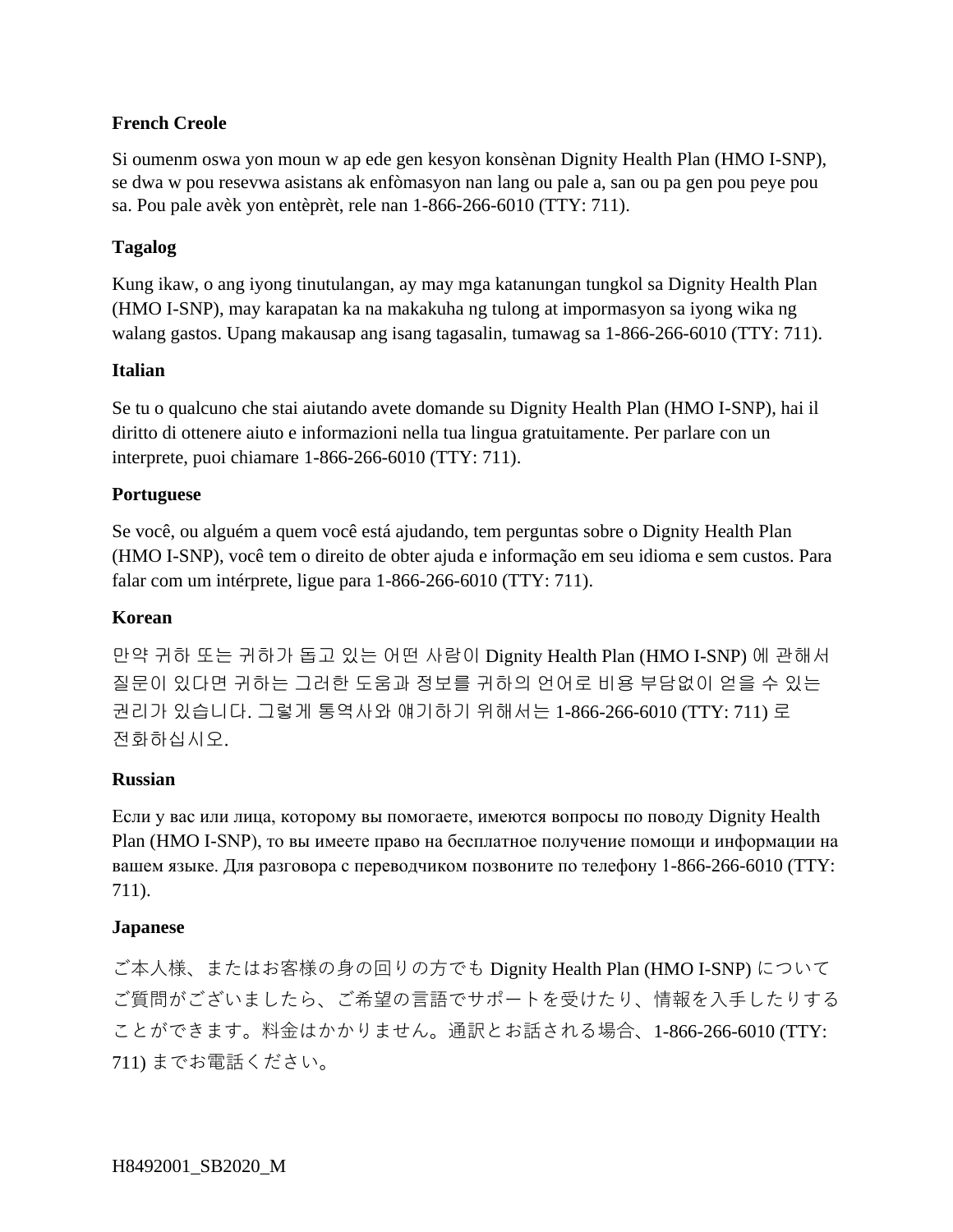#### **Urdu**

(Dignity Health Plan (HMO I-SNP اگر اپ کسی کو مدد دے رہے ہيں اور اپ دونوں کو سوال ہے کے بارے ميں، تو اپ دونوں کو اپنی زبان ميں مفت مدد اور معالومات حاصل کرنے کا حق ہے۔ ترجمان سے بات کرنے کے  $\overline{6010}$ -266-866-1 فون کریں۔ (711 : 77)  $\overline{l}$ ليے،

#### **Hindi**

यदि आपको, या आप दिस व्यिदि की सहादया कर रहेहैं, उन्हेंइस दिषय Dignity Health Plan (HMO I-SNP) के बारे में सािल हैं, िो आपको मुफ्ि में अपनी भाषा में सहायाि िथा िानकारी लेने का अदिकार हैI 1-866-266-6010 (TTY: 711) पर फ़ोन करें ।